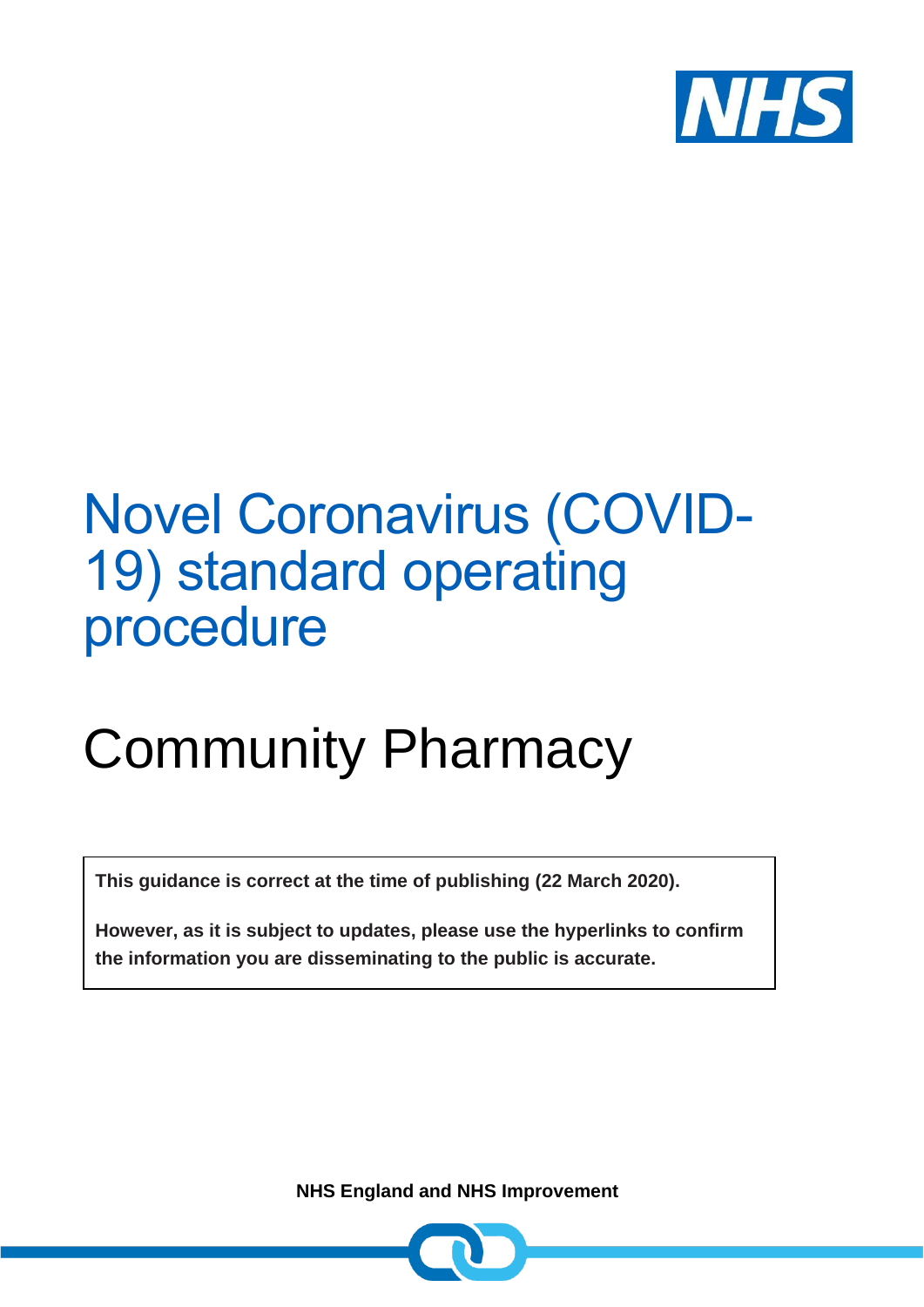## **Contents**

| 3. Generic principles for primary care settings (community<br>pharmacy, optical, dental and general practices) 4 |  |
|------------------------------------------------------------------------------------------------------------------|--|
|                                                                                                                  |  |
|                                                                                                                  |  |
|                                                                                                                  |  |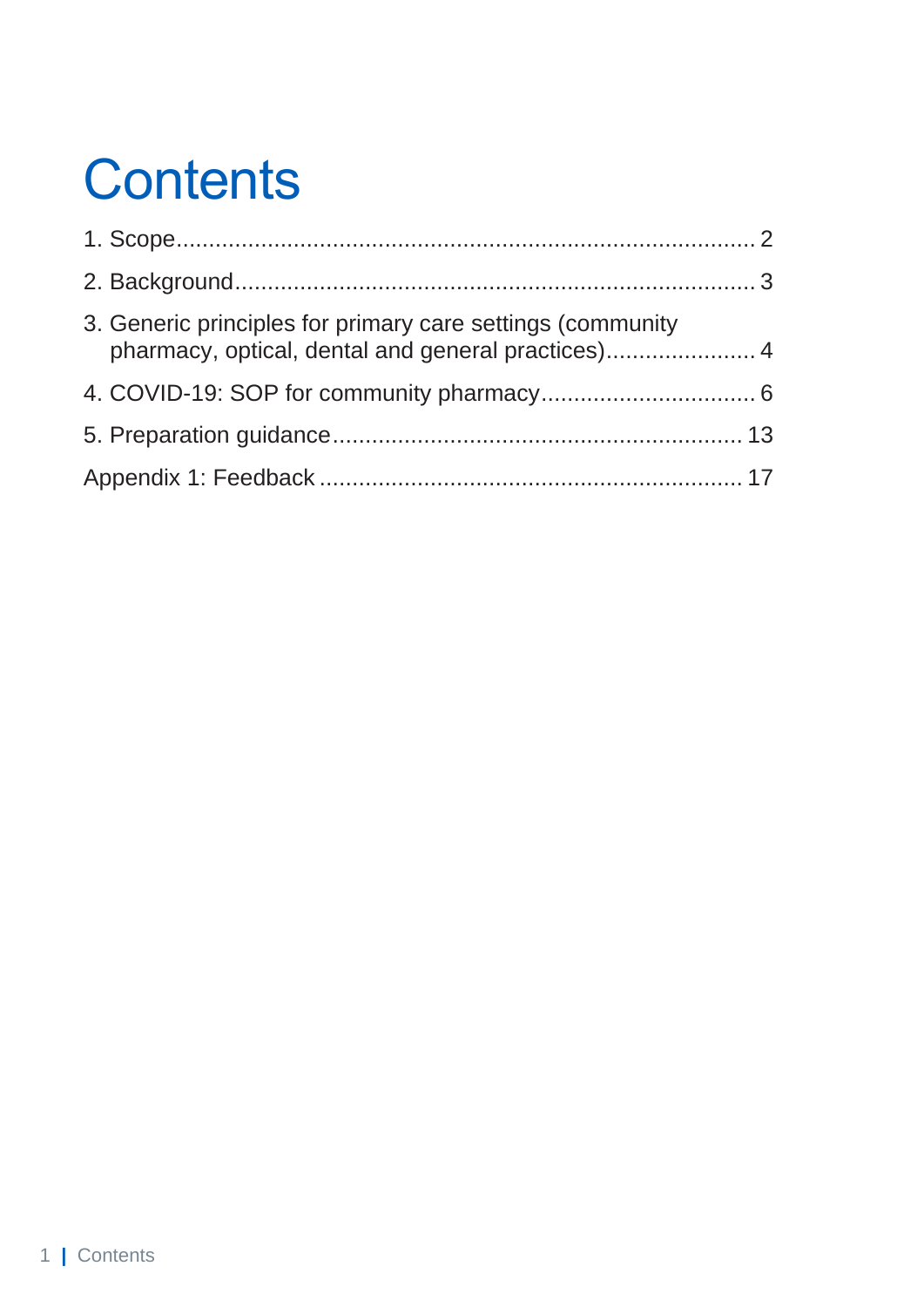# <span id="page-2-0"></span>1. Scope

This guidance is applicable in England. Community pharmacies operating under contract to the NHS in Northern Ireland, Scotland and Wales should refer to guidance and standard operating procedures (SOPs) produced by the governing bodies and regulators in their devolved administration.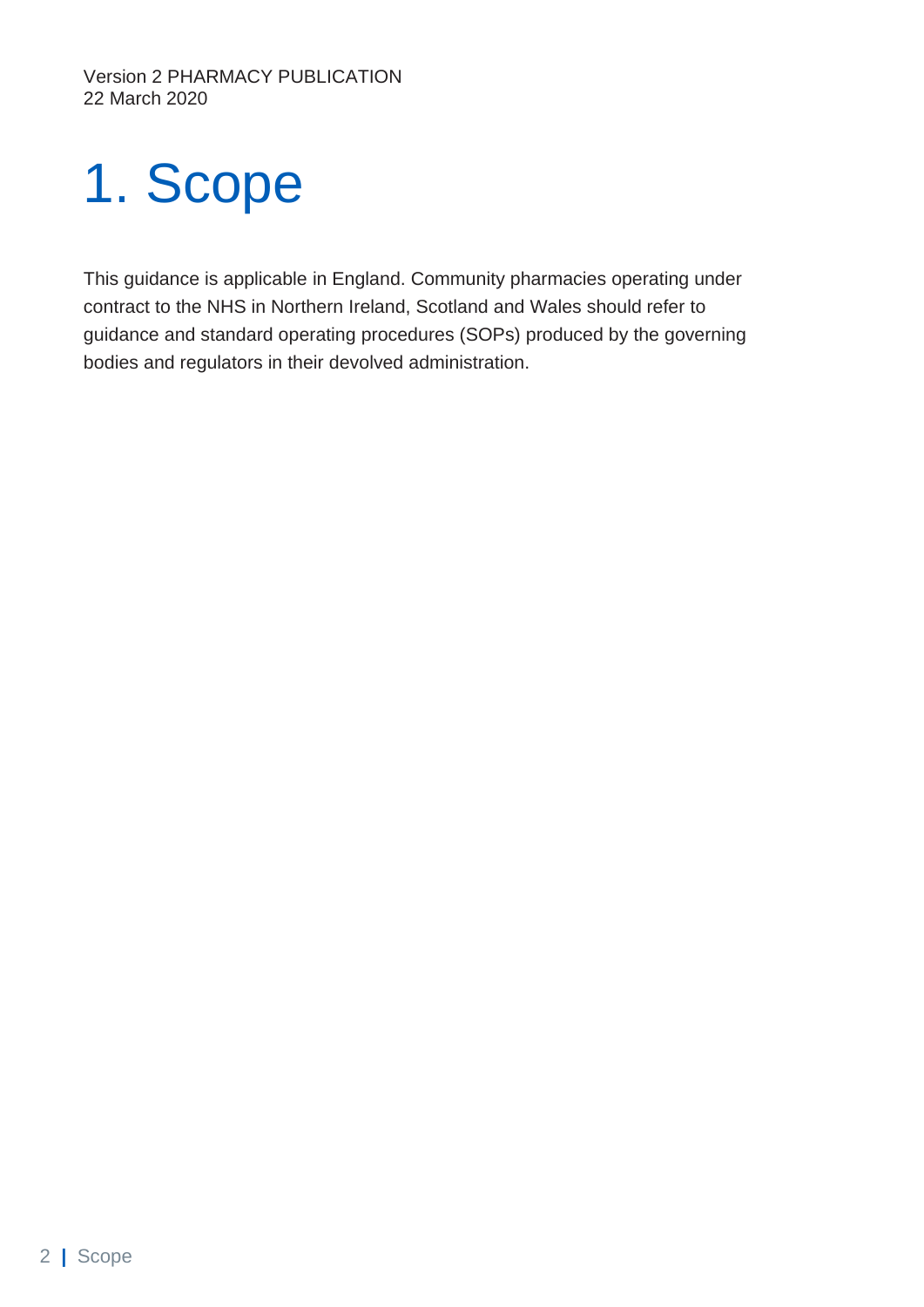## <span id="page-3-0"></span>2. Background

Novel Coronavirus may be referred to as:

- severe acute respiratory syndrome Coronavirus 2, SARS-CoV-2: this is the name of the virus
- Coronavirus disease, COVID-19: this is the name of the disease.

### Updated case definition and household guidance

Public Health England (PHE) has updated their possible COVID-19 **[case](https://www.gov.uk/government/publications/wuhan-novel-coronavirus-initial-investigation-of-possible-cases/investigation-and-initial-clinical-management-of-possible-cases-of-wuhan-novel-coronavirus-wn-cov-infection) [definition](https://www.gov.uk/government/publications/wuhan-novel-coronavirus-initial-investigation-of-possible-cases/investigation-and-initial-clinical-management-of-possible-cases-of-wuhan-novel-coronavirus-wn-cov-infection)**, guidance on **testing** and on which cases should be **reported to local health protection teams.**

The government has published **stay at home guidance for [households](https://www.gov.uk/government/publications/covid-19-stay-at-home-guidance)** where a household member meets the possible case definition.

Staff who meet possible COVID-19 case definition will need to stay at home, as per guidance for the general public, but can work remotely if they are well enough to do so.

Travel history is no longer relevant to the possible case definition.

**This guidance is correct at the time of publishing. However, as it is subject to updates, please use the hyperlinks to confirm the information you are disseminating to the public is accurate.**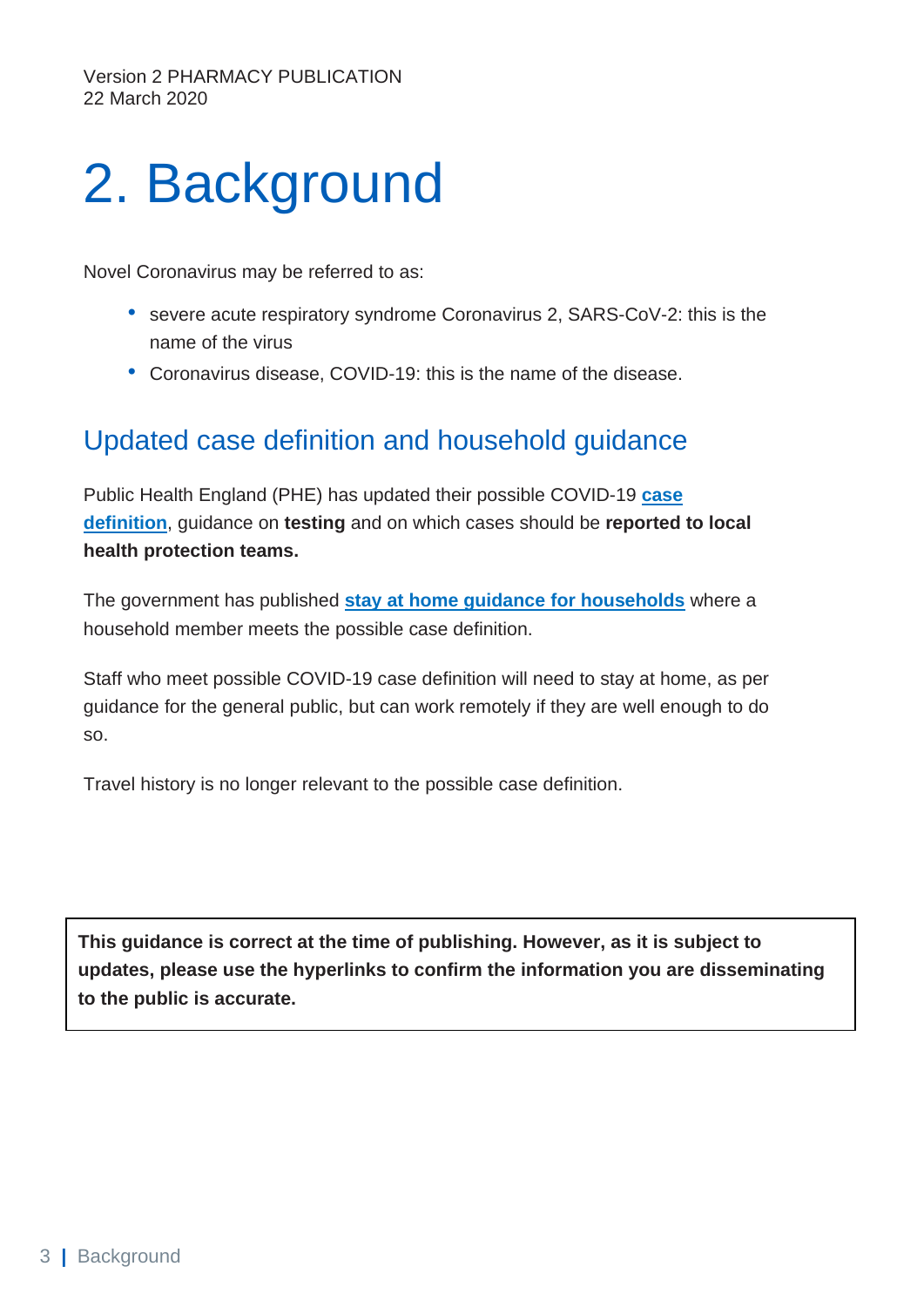## <span id="page-4-0"></span>3. Generic principles for primary care settings (community pharmacy, optical, dental and general practices)

The collaborative endeavours of the primary care workforce in delivering on the national strategy on COVID-19 are an essential element of the NHS measures and our national response. We recognise the impact that the COVID-19 response is having and will continue to have on our staff, and we are deeply grateful for your dedication and care.

## Guidance for patients and the public

### **General information**

Guidance is available on [nhs.uk](https://www.nhs.uk/conditions/coronavirus-covid-19/) and on the [government](https://www.gov.uk/government/publications/covid-19-stay-at-home-guidance/stay-at-home-guidance-for-households-with-possible-coronavirus-covid-19-infection) website including what to do if people have symptoms, stay at home guidance, advice on handwashing, and advice on social distancing.

### **NHS 111**

NHS 111 has an online [coronavirus](https://111.nhs.uk/PWCorona/bb58ceb0-ee5d-4055-a103-f3c2c9439317/COVID-19/about) service, running alongside its standard online service, which can provide advice to patients with an urgent health concerns. The NHS 111 telephone service should be used only when absolutely necessary.

Those who are at increased risk of severe illness from Coronavirus (COVID-19) are advised to stringently follow social distancing measures. This includes anyone over 70, anyone under 70 who would qualify for a flu jab on health grounds, and pregnant women.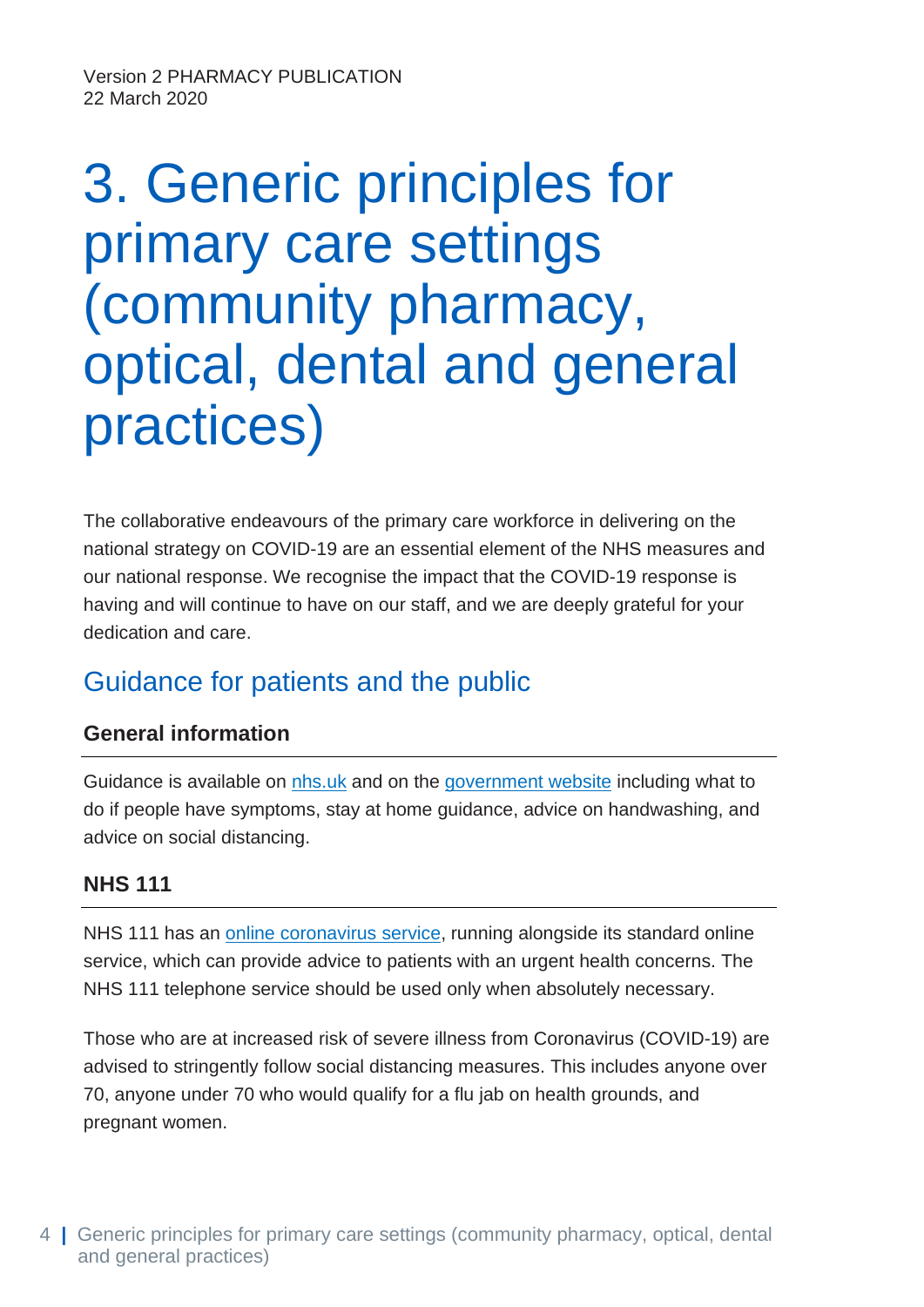Full guidance can be found at [https://www.gov.uk/government/publications/covid-](https://www.gov.uk/government/publications/covid-19-guidance-on-social-distancing-and-for-vulnerable-people/guidance-on-social-distancing-for-everyone-in-the-uk-and-protecting-older-people-and-vulnerable-adults)[19-guidance-on-social-distancing-and-for-vulnerable-people/guidance-on-social](https://www.gov.uk/government/publications/covid-19-guidance-on-social-distancing-and-for-vulnerable-people/guidance-on-social-distancing-for-everyone-in-the-uk-and-protecting-older-people-and-vulnerable-adults)[distancing-for-everyone-in-the-uk-and-protecting-older-people-and-vulnerable](https://www.gov.uk/government/publications/covid-19-guidance-on-social-distancing-and-for-vulnerable-people/guidance-on-social-distancing-for-everyone-in-the-uk-and-protecting-older-people-and-vulnerable-adults)[adults.](https://www.gov.uk/government/publications/covid-19-guidance-on-social-distancing-and-for-vulnerable-people/guidance-on-social-distancing-for-everyone-in-the-uk-and-protecting-older-people-and-vulnerable-adults)

### Guidance for staff

We recognise the pressures and anxieties that frontline staff face in response to the Coronavirus pandemic.

A [national](https://www.england.nhs.uk/coronavirus/wp-content/uploads/sites/52/2020/03/supporting-doctors-covid-19-letter-11-march-2020.pdf) letter was published supporting doctors and healthcare professionals in the Coronavirus pandemic.

**Major regulators** have issued guidance to support health professionals in these challenging circumstances, encouraging partnership working, flexibility and operating in line with the best available guidance.

The General Pharmaceutical Council has issued important [guidance](https://www.pharmacyregulation.org/contact-us/coronavirus-latest-updates) and [information](https://www.pharmacyregulation.org/contact-us/coronavirus-latest-updates) for pharmacies and professionals registered with them.

#### **Staff meeting possible case definition**

Staff who meet the possible case definition should stay at home as per advice for the public. Staff who are well enough to continue working from home should be supported to work from home.

### **Guidance for staff at increased risk from COVID-19**

The government has issued guidance about social [distancing](https://www.gov.uk/government/publications/covid-19-guidance-on-social-distancing-and-for-vulnerable-people/guidance-on-social-distancing-for-everyone-in-the-uk-and-protecting-older-people-and-vulnerable-adults) and shielding for vulnerable groups at particular risk of severe [complications](https://www.gov.uk/government/publications/covid-19-guidance-on-social-distancing-and-for-vulnerable-people/guidance-on-social-distancing-for-everyone-in-the-uk-and-protecting-older-people-and-vulnerable-adults) from COVID-19. Staff who fall into these categories should not see patients face-to-face, regardless of whether the patient has possible COVID-19 or not. Remote working should be prioritised for these staff.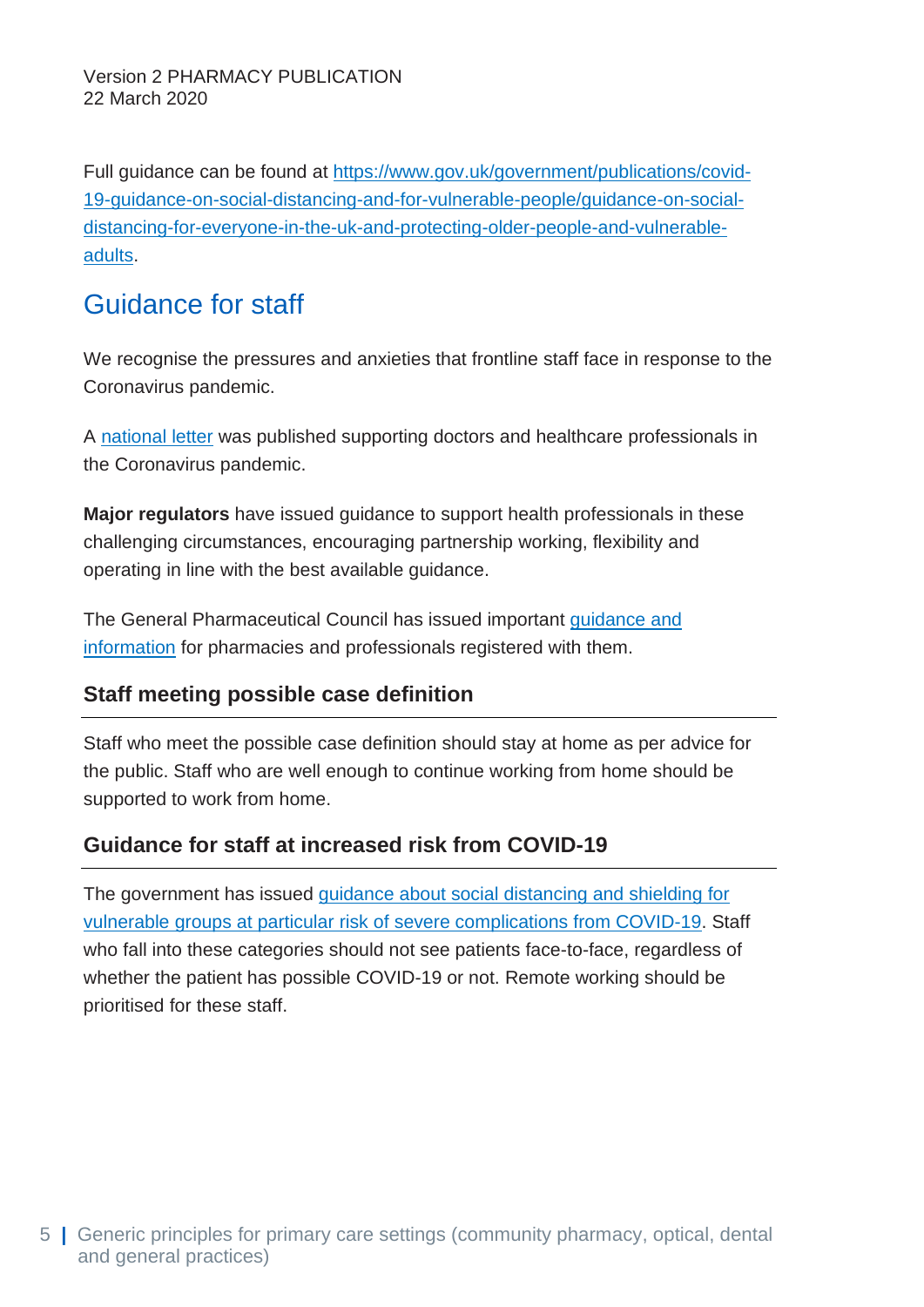## <span id="page-6-0"></span>4. COVID-19: SOP for community pharmacy

### Key principles for community pharmacy

Pharmacy staff are to be made aware of this SOP, the current guidance and suspected case definitions.

#### **On arrival**

Make sure patient [information](https://campaignresources.phe.gov.uk/resources/campaigns/101-coronavirus-/resources/) posters for NHS settings are displayed so they can be seen **before** patients enter the premises. Patient information should be displayed on windows, the entrance to the pharmacy, the medicines counter by any patient touch screen booking-in, waiting areas and at patient access points to clinical areas. We are considering ways for pharmacies to access professionally printed posters and other materials.

PHE recommends that the best way to reduce any risk of infection is good hygiene and avoiding direct or close contact (closer than one metre when providing health care) with any potentially infected person.

Users of the pharmacy should be advised to keep a distance of at least two metres from other people to prevent droplet spread, whether that is pharmacy staff or other users of the pharmacy. If the pharmacy becomes busy and staff are concerned that it would not be possible to maintain the two metre distance; the entrance to the pharmacy can be closed with a member of staff managing entry and exit to the pharmacy with advice to users of the pharmacy of the need wait outside the pharmacy and at least two metres away from others until there is sufficient space to maintain the two metre distance inside of the pharmacy.

Any member of staff who deals with members of the public from behind a full screen will be protected from airborne particles and pharmacies may wish to consider whether such screens can be installed to protect members of staff.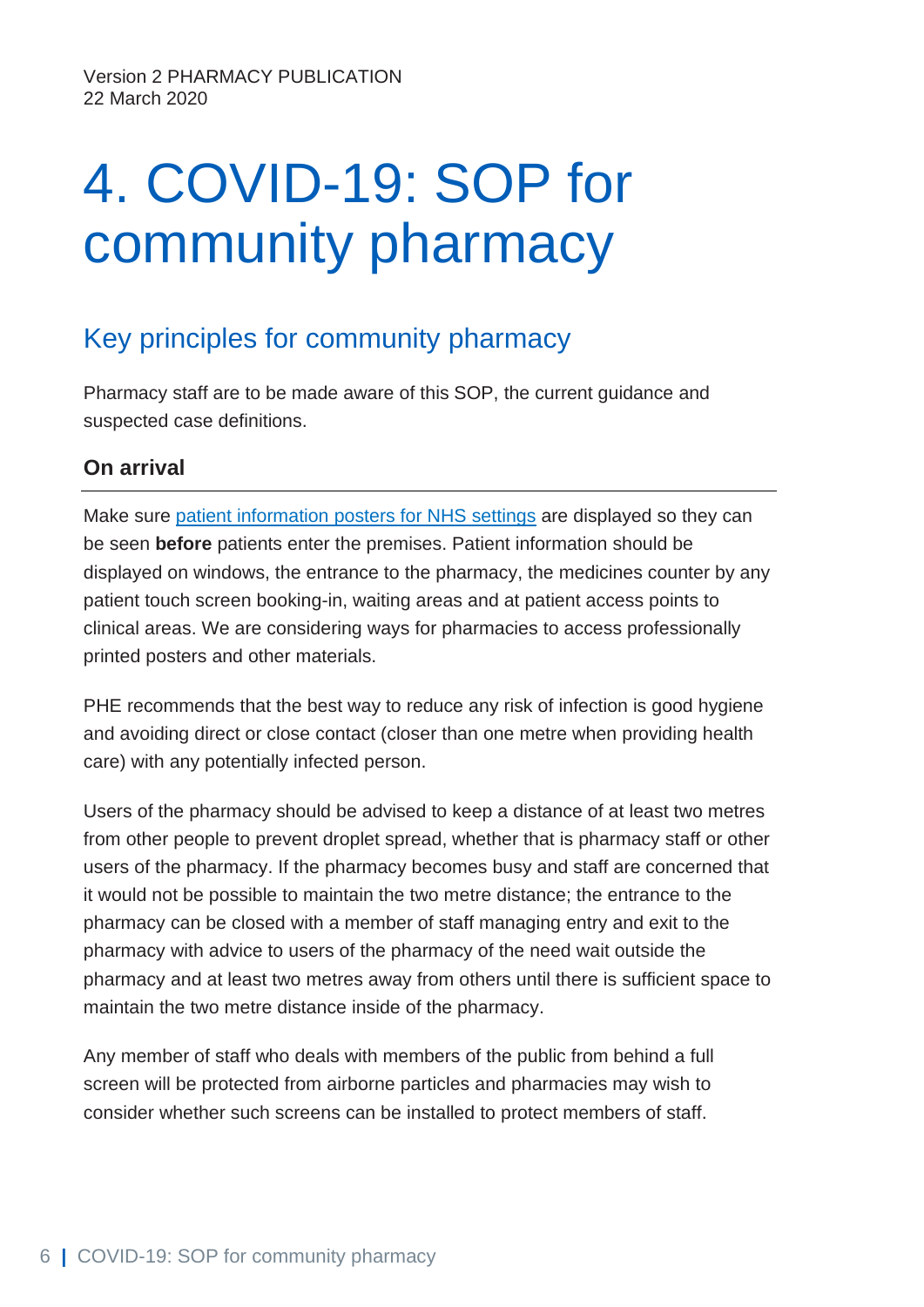In general, it is not recommended that pharmacy staff need to wear facemasks to protect against the virus. These would only be required in high risk situations such as supporting a person showing symptoms of COVID-19 in an emergency.

Patients should not be presenting in community pharmacies if they have COVID-19 symptoms as they have been advised to self-isolate for 14 days. Anyone who has case definition symptoms should be advised to go home and self-isolate. If they need advice, they should use NHS 111 preferably online. Pharmacies should manage the risk of cross-infection to staff/patients as normal for infectious diseases.

If the presenting patient has:

- new continuous cough and/or
- high temperature (of 37.8 degrees centigrade or higher)

Advise the patient to return home immediately, self-isolate and contact NHS 111.

The current self-care advice for patients with suspected COVID-19 is:

Drink water to keep yourself hydrated; you should drink enough during the day so your urine (pee) is a pale clear colour. You can use over-the-counter medications, such as paracetamol, to help with some of your symptoms. Use these according to the instructions on the packet or label and do not exceed the recommended dose.

If, in the clinical judgement of the pharmacist, the person is too unwell to return home, should be invited into the designated isolation space, along with any accompanying family/representative, away from other patients and staff where emergency services (999) should be contacted, informing the ambulance call handler of the concerns and that the patient meets the COVID-19 case definition. The patient and any accompanying family should be asked to remain in the designated isolation space and the door closed. Others should be advised not to enter the designated isolation space.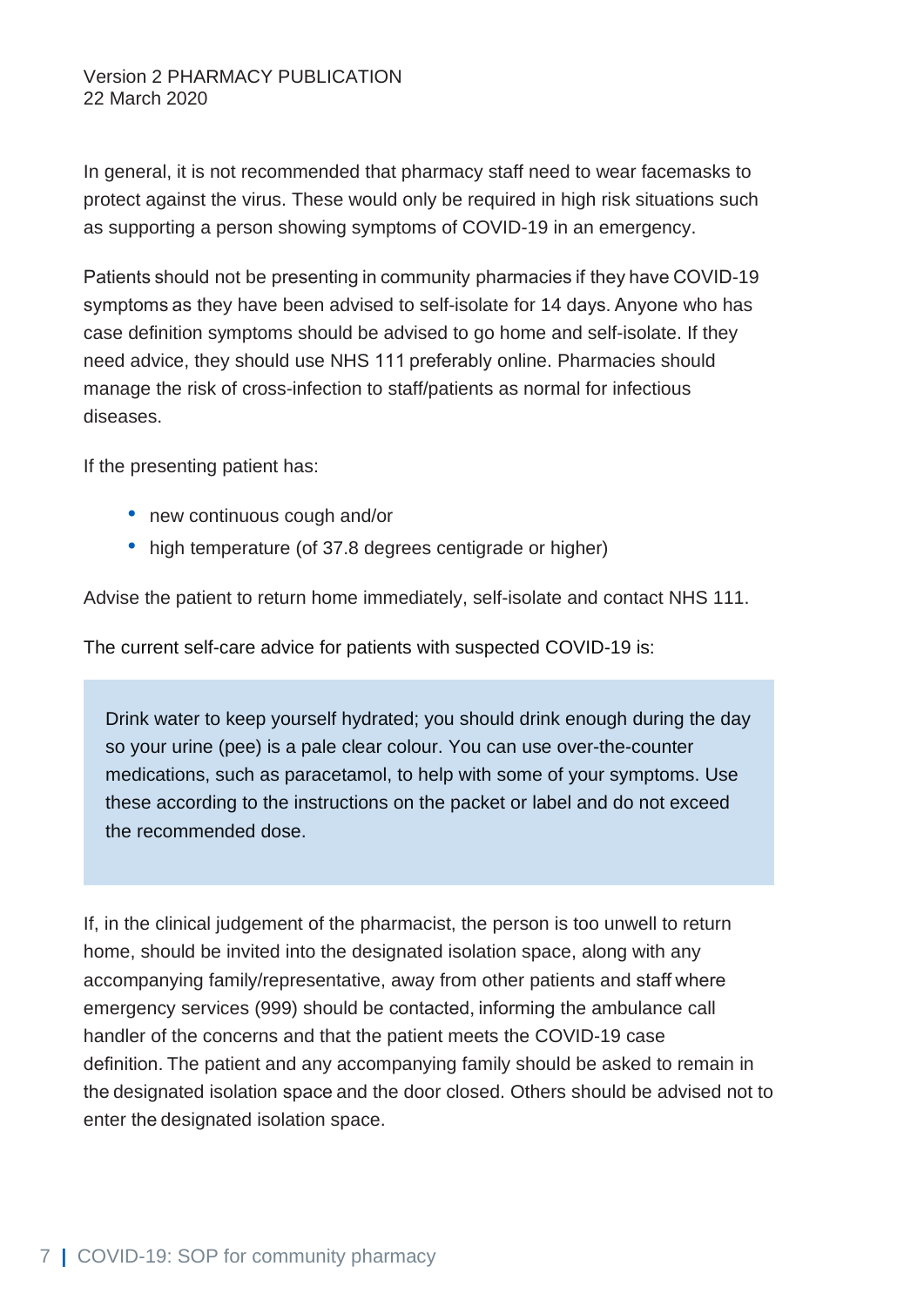While waiting for an ambulance, establish a routine for regular communication with the patient/ group. This may necessitate contact via remote means or simply a knock and conversation through the closed door.

If entry to the designated isolation space or contact with the patient is unavoidable in an emergency, personal protective equipment (PPE) such as gloves, apron and fluid resistant surgical mask (FRSM – see below) should be worn by the staff member in line with standard infection control precautions and exposure kept to a minimum. All personal protective equipment should be disposed of as clinical waste. See PHE [COVID-19](https://www.gov.uk/government/publications/wn-cov-guidance-for-primary-care/wn-cov-interim-guidance-for-primary-care) interim guidance for primary care.



**Note**: A disposable fluid-resistant face mask (FRSM) is worn over the nose and mouth to protect the mucous membranes of the wearer's nose and mouth from splashes and infectious droplets and also to protect patients.  When recommended for infection control purposes a 'surgical face mask' typically denotes a fluidresistant (Type IIR) surgical mask. 

Credit: NHS Scotland

### Home deliveries

Increasingly patients are relying on home deliveries from pharmacies as social distancing measures are adopted to reduce social interaction between people in order to reduce the transmission of Coronavirus (COVID-19). It is recognised that this extra demand is putting further strain on pharmacies to support their patients. It is important that patients, and particularly those most vulnerable, can be confident that they will receive their medicines. NHS England and NHS Improvement are looking at how to support delivery of medicines with the Pharmaceutical Services Negotiating Committee.

It is not expected that pharmacies will be required to meet this demand for home deliveries alone. Wherever possible, relatives, neighbours and friends of the patient(s) should be encouraged to collect and deliver medication on their behalf where they are fit and able to do so.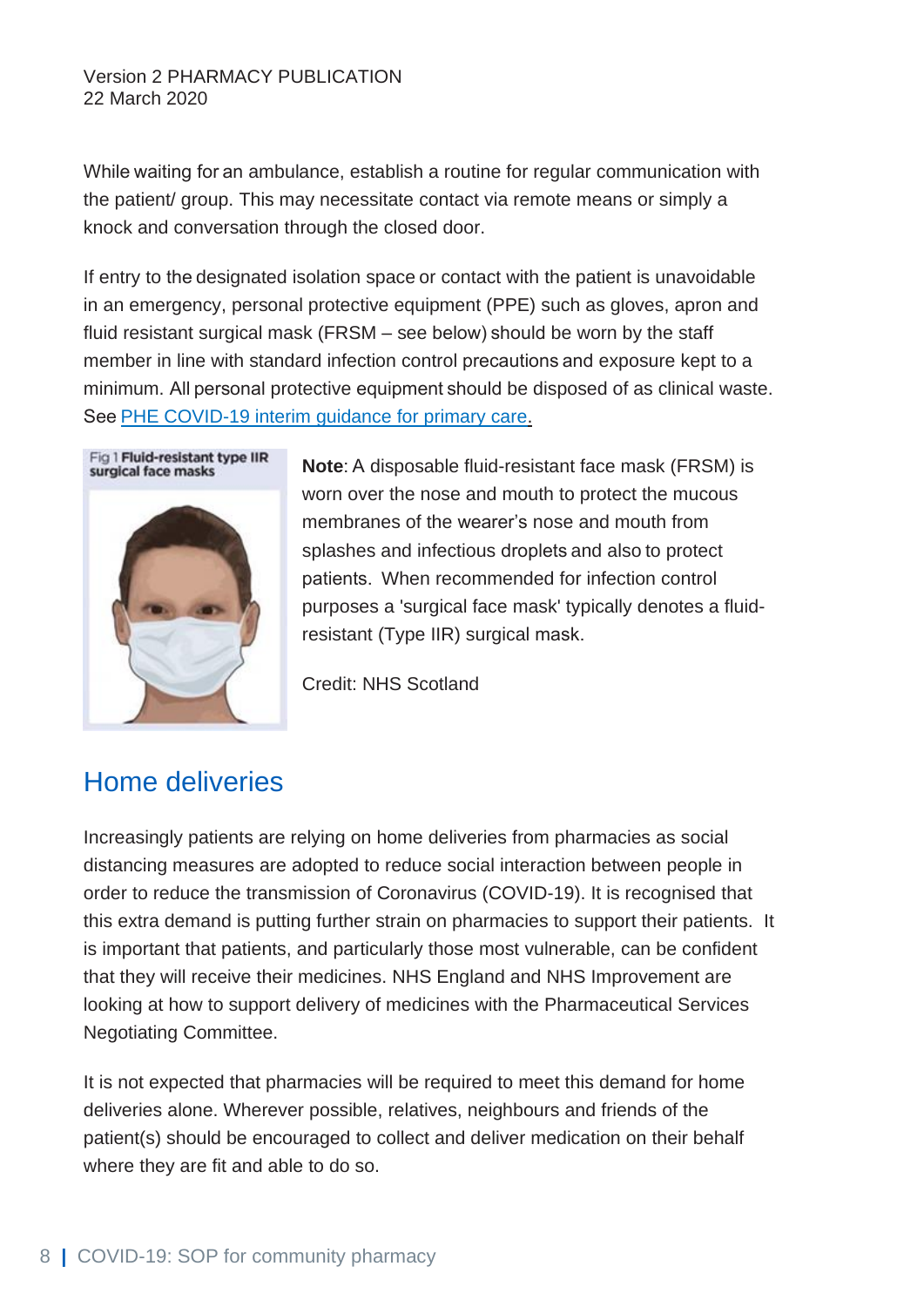The NHS is also working closely with colleagues in the voluntary and social sector to see how volunteers can be mobilised in localities to provide support to pharmacies with making deliveries to vulnerable patients.

Whether they are an employed delivery driver, other member of staff, a friend or relative of the patient, or a volunteer, the principles of social [distancing](https://www.gov.uk/government/publications/covid-19-guidance-on-social-distancing-and-for-vulnerable-people/guidance-on-social-distancing-for-everyone-in-the-uk-and-protecting-older-people-and-vulnerable-adults) and [hand](https://www.nhs.uk/live-well/healthy-body/best-way-to-wash-your-hands/) [hygiene](https://www.nhs.uk/live-well/healthy-body/best-way-to-wash-your-hands/) should be emphasised to anyone delivering medication to vulnerable patients. Anybody who develops symptoms at any point of delivering medications should self-isolate immediately, informing the pharmacy so that alternative arrangements can be made.

Where someone is collecting medicines on behalf of someone else, good practice would involve:

- checking identification of the person collecting the items
- ensuring the principles of social distancing and hand hygiene are maintained whilst handing over the medication
- phoning ahead to inform the person of arrival and arranging where to put the medication
- not leaving the medication unless they have seen that this has been received by the patient/representative. This should be witnessed from a distance of greater than 2 metres.

## Personal protective equipment (PPE)

Please see [here](https://www.gov.uk/government/publications/wuhan-novel-coronavirus-infection-prevention-and-control) for the latest guidance on Infection [Prevention](https://www.gov.uk/government/publications/wuhan-novel-coronavirus-infection-prevention-and-control) and Control including use of PPE.

PPE is only required for close patient contact, within 2 metres. Pharmacy staff are advised to avoid close patient contact at this time, where at all possible. Staff should assess any likely exposure and ensure PPE is worn that provides adequate protection against the risks associated with the task being undertaken. There are few occasions where it is expected that staff will be required to wear PPE in the pharmacy setting. However, all staff should be trained in the proper use of all PPE that they may be required to wear.

Staff who have had and recovered from COVID-19 should continue to follow infection control precautions, including use of PPE where recommended.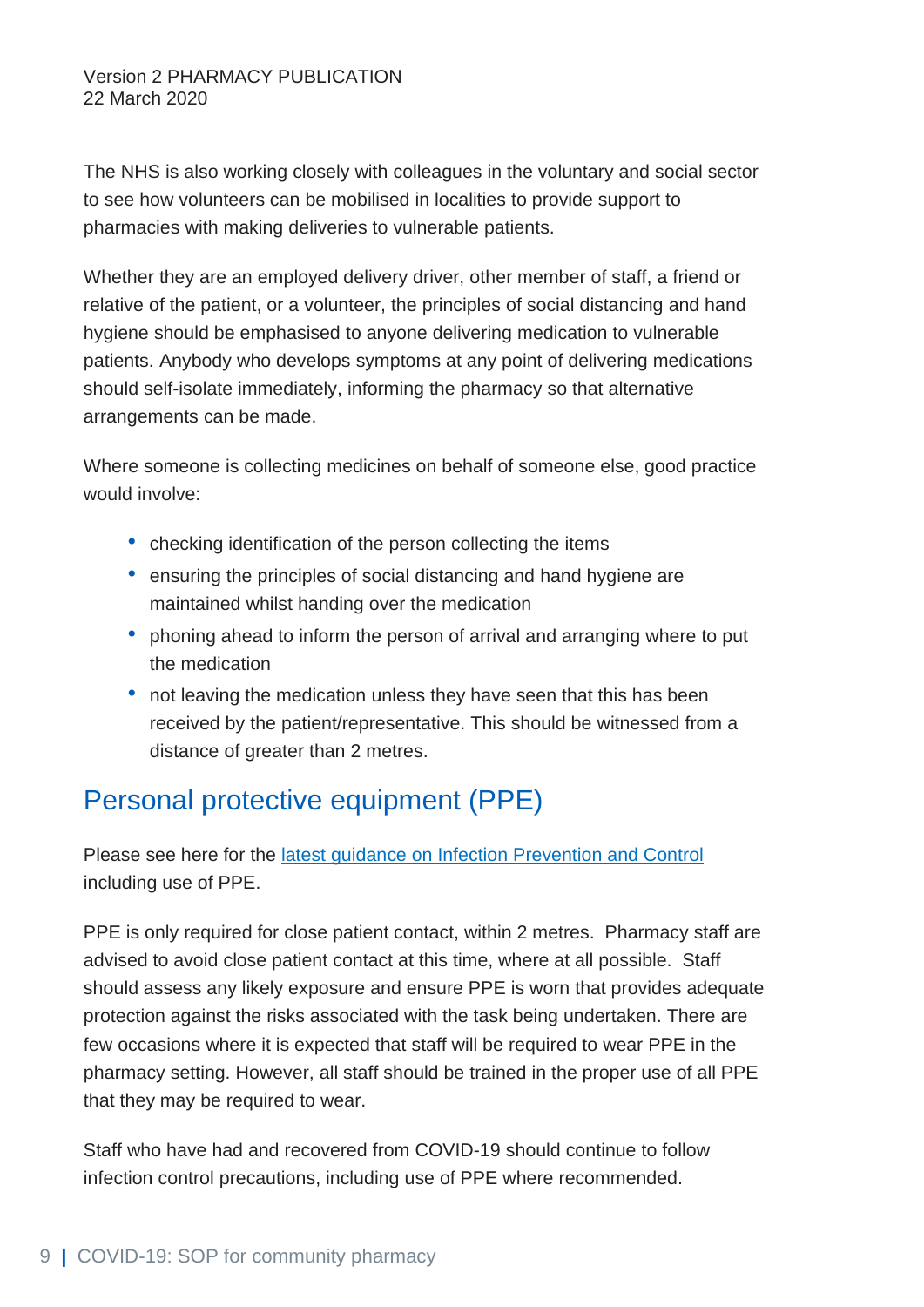Current guidance on PPE for close contact with possible COVID-19 patients in pharmacy advises the use of the following:

- Disposable plastic aprons
- Disposable gloves
- Fluid-resistant surgical mask (FRSM)

An initial stock of protective kit (PPE) for each pharmacy, including 200 general use aprons, 100 pairs of examination gloves and 50 fluid repellent face masks has been issued.

In the unlikely event that a pharmacy has used their full allocation of PPE then they should order further supplies from their wholesaler. We will keep under review the need for further supplies to be distributed.

## **Decontamination**

- 1. Cleaning and decontamination should be carried out in line with the government guidance at [https://www.gov.uk/government/publications/wuhan](https://www.gov.uk/government/publications/wuhan-novel-coronavirus-infection-prevention-and-control)[novel-coronavirus-infection-prevention-and-control.](https://www.gov.uk/government/publications/wuhan-novel-coronavirus-infection-prevention-and-control)
- 2. If pharmacies need to close temporarily for cleaning of communal areas, usual business continuity arrangements should be followed.
- 3. Pharmacies should otherwise remain open unless advised to close by the health protection team.

Remote consultations should be used wherever possible to minimise risk of transmission.

The government advice regarding shielding and self-isolation must be followed by staff as well as patients. Staff at risk may be able to provide services remotely or from a non- public area. Risks to individual staff should be assessed on an ongoing basis.

### New ways of working

If under significant pressure, at the discretion of the responsible pharmacist, pharmacies may close their doors to the public for up to 2.5 hours a day, including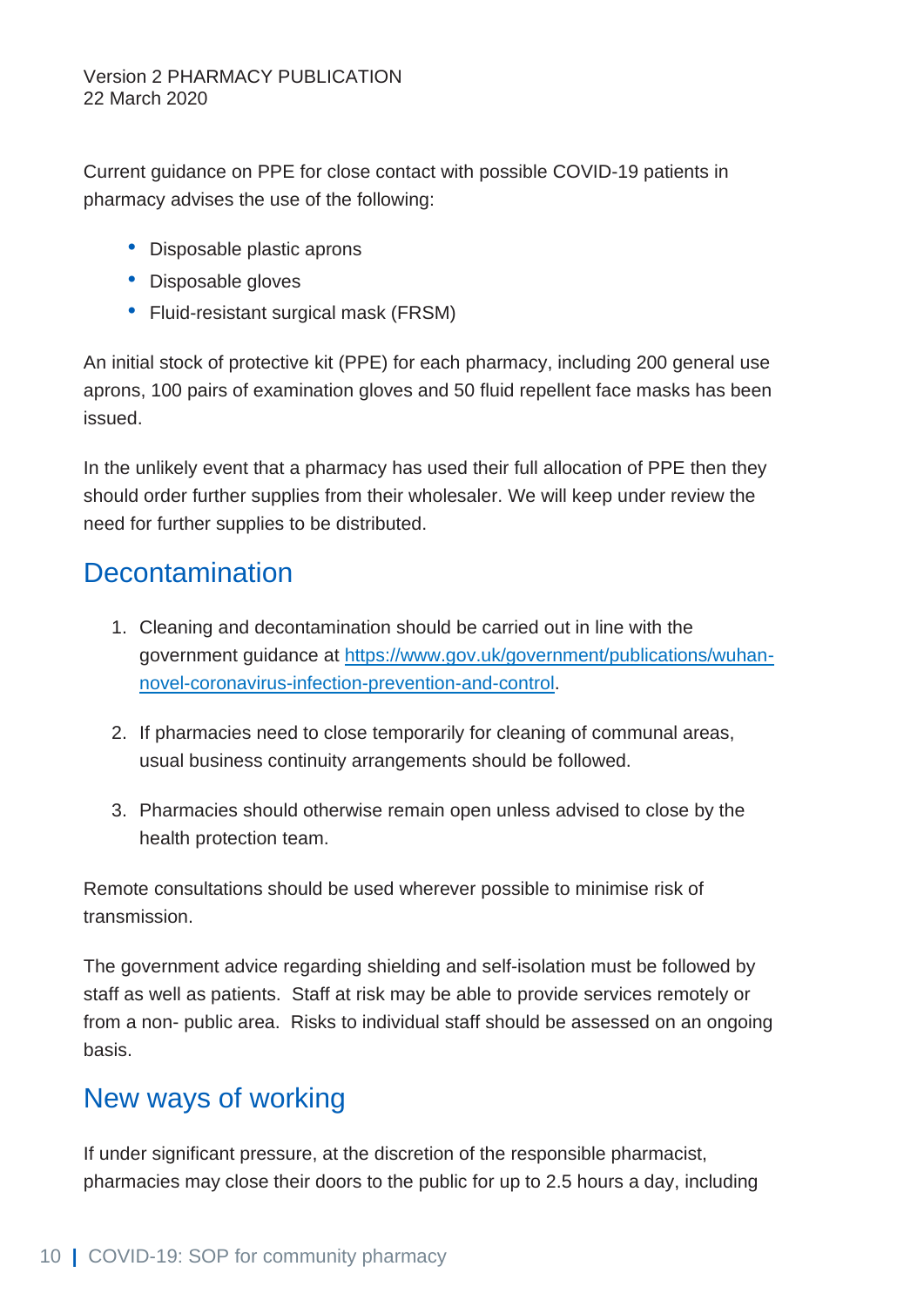lunch. This provision will apply until further notice from NHS England and NHS Improvement. All pharmacies will be expected, on every day they have contracted opening hours, to be open to the public between 10am and 12 noon and 2pm and 4pm as a minimum (if these are contracted hours). 100 hours pharmacies should be open from 10am–12pm and 2pm–6pm as a minimum. This will help us to give a consistent message to the public about accessing pharmacies. A sign on the door must give information about how to contact the pharmacy if urgent help is needed.

If a pharmacy cannot open due to unavailability of a responsible pharmacist, or enough staff to open safely then NHS England and NHS Improvement must be informed immediately. The pharmacy NHS 111 Directory of Services (DoS) profile must be updated, as must the NHS Website.

Collaboration between practices and pharmacies within primary care networks (PCNs) and with community services is needed as pressure on the health system escalates. Consider how best to work together as PCNs to deliver the best care for patients and communities, and how to best protect and maximise capabilities of staff across practices and pharmacies.

It should include 'buddying' arrangements with another local pharmacy to maintain access to pharmaceutical services in the event of a temporary closure. Particular thought should be given to patient receiving services such as supervised consumption or monitored dosage systems. Consideration can be given to providing daily doses rather than supervised consumption on an individual patient risk assessed basis.

### Key workers

The definition of keyworker can be found [at](https://www.gov.uk/government/publications/coronavirus-covid-19-maintaining-educational-provision/guidance-for-schools-colleges-and-local-authorities-on-maintaining-educational-provision) [https://www.gov.uk/government/publications/coronavirus-covid-19-maintaining](https://www.gov.uk/government/publications/coronavirus-covid-19-maintaining-educational-provision/guidance-for-schools-colleges-and-local-authorities-on-maintaining-educational-provision)[educational-provision/guidance-for-schools-colleges-and-local-authorities-on](https://www.gov.uk/government/publications/coronavirus-covid-19-maintaining-educational-provision/guidance-for-schools-colleges-and-local-authorities-on-maintaining-educational-provision)[maintaining-educational-provision.](https://www.gov.uk/government/publications/coronavirus-covid-19-maintaining-educational-provision/guidance-for-schools-colleges-and-local-authorities-on-maintaining-educational-provision)

This includes children of parents who work in health and social care, which covers pharmacists and their support teams, as well as those working in the health and social care supply chain, such as producers and distributers of medicines A letter to headteachers can be found [at](https://www.rpharms.com/about-us/news/details/Key-workers-and-COVID-19) [https://www.rpharms.com/about-us/news/details/Key](https://www.rpharms.com/about-us/news/details/Key-workers-and-COVID-19)[workers-and-COVID-19.](https://www.rpharms.com/about-us/news/details/Key-workers-and-COVID-19) Pharmacy staff are critical key workers at this time.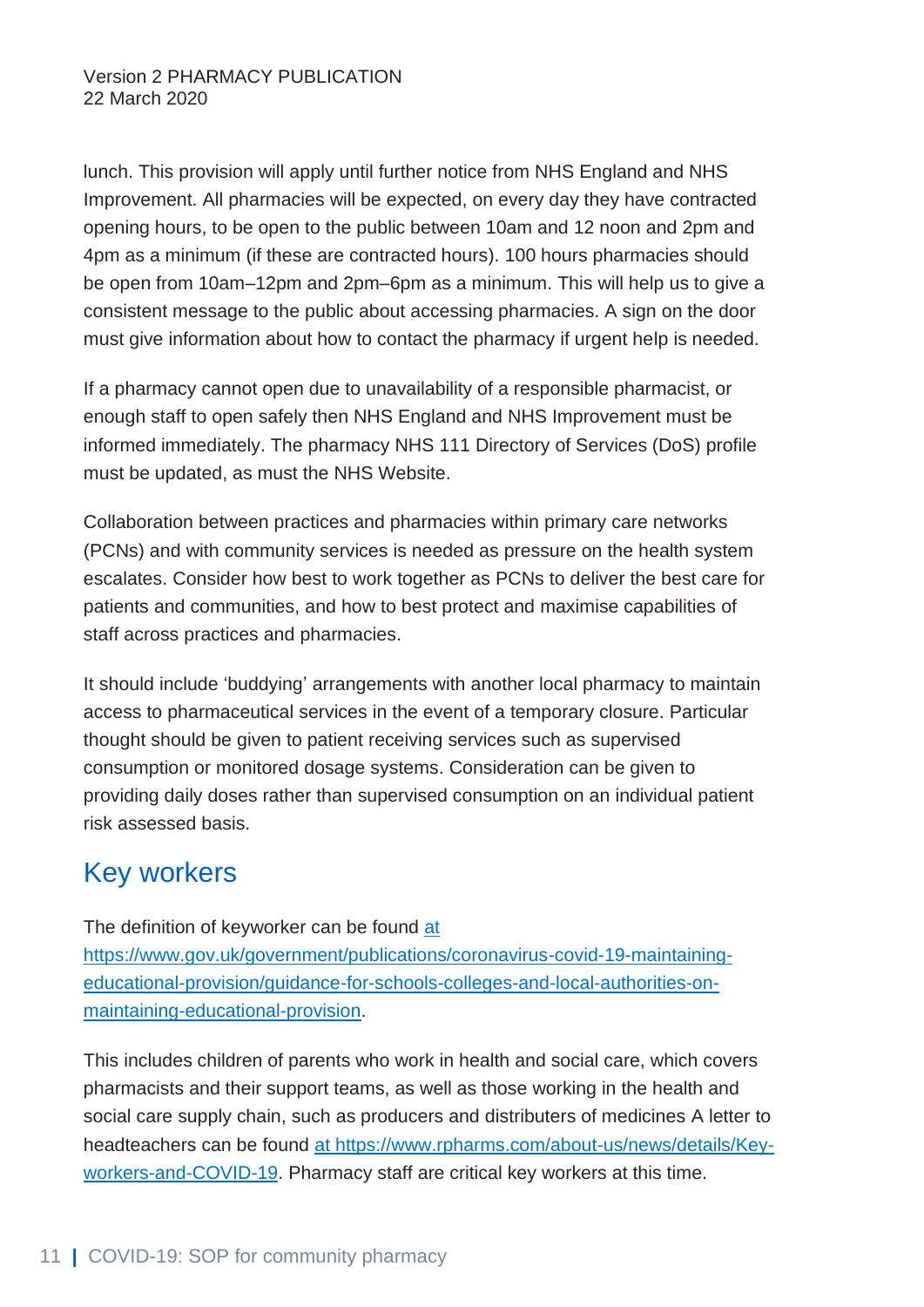## Pharmacy communications

Pharmacy communications (website, telephone, SMS) should direct patients to the latest [guidance.](http://www.nhs.uk/conditions/coronavirus-covid-19/) If pharmacies are closing their doors to patients and the public at any time during the day a message should make this clear. If the pharmacy is unavoidably closed, then a message should give information about the nearest pharmacies that are open.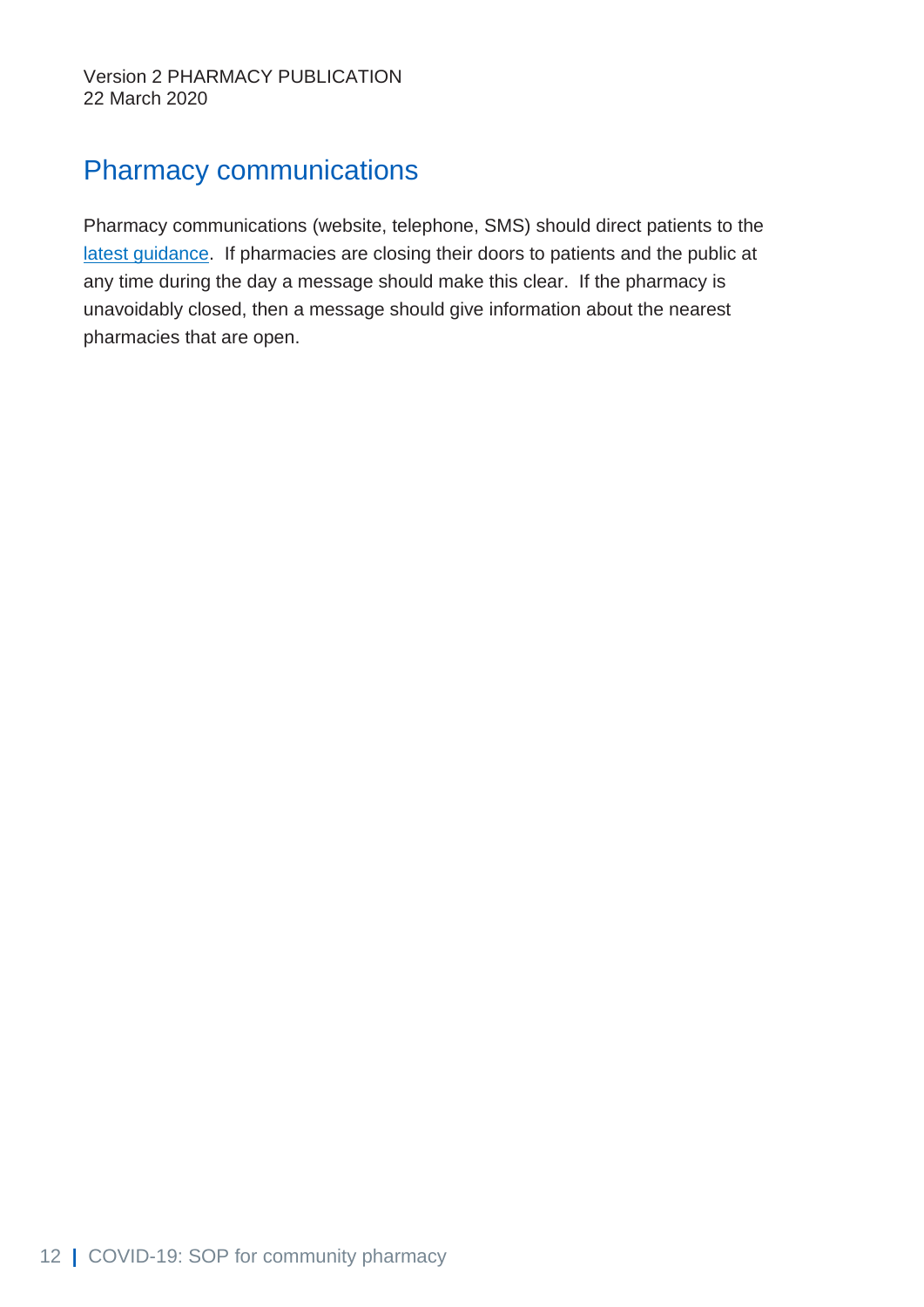## <span id="page-13-0"></span>5. Preparation guidance

Appoint a COVID-19 lead for the pharmacy co-ordination of activities, training, preparation and implementation of this SOP and any subsequent revisions to guidance. Ensure daily communication with the pharmacy team.

### Communication and information

#### **How we plan to communicate with you**

- **1. At urgent times of need: Central Alerting System:**
	- For urgent patient safety communications, we will contact you through the Central Alerting System (CAS).
- **2. At less urgent times: Commissioner's cascade:**
	- For less urgent COVID19 communications we will email you through your local commissioner.

**Pharmacy Action:** NHS England will use the practice-specific NHSmail to send communications. Please share this email address with your Local Pharmaceutical Committee. This email account should be monitored frequently. Pharmacies should ensure that appropriate staff have active linked accounts to maintain business continuity; and staff with linked accounts are checking the shared account frequently to keep up to date with recent developments.

#### **3. Supportive additional information:**

We will use a variety of different additional methods to keep you informed of the emerging situation, alongside Royal Colleges, regulators and professional bodies, through formal and informal networks, including social and wider media. You can follow these Twitter accounts to keep up to date:

– NHS England and NHS Improvement: @NHSEngland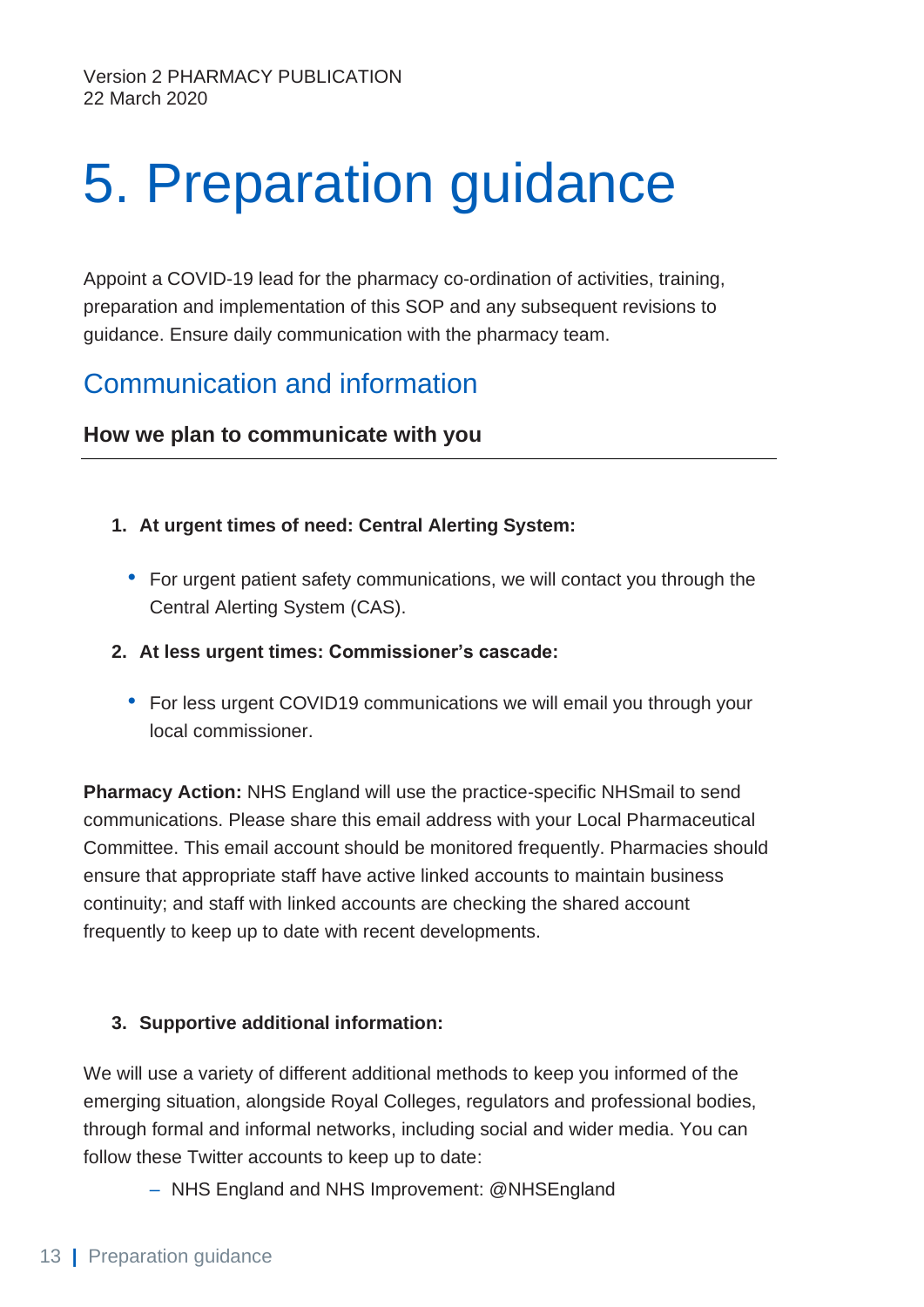- The Department of Health and Social Care @DHSCgovuk
- Public Health England @PHE\_uk

Bookmark and regularly review the hyperlinks to official guidance from PHE and NHS England and NHS Improvement to ensure up-to-date knowledge and any changes to protocols. Information for primary care has been collated at [https://www.england.nhs.uk/coronavirus/primary-care/.](https://www.england.nhs.uk/coronavirus/primary-care/)

Register online with PHE to download COVID-19 resources:

- Registration: <https://campaignresources.phe.gov.uk/resources>
- Resources: [https://campaignresources.phe.gov.uk/resources/campaigns/101](https://campaignresources.phe.gov.uk/resources/campaigns/101-coronavirus-) [coronavirus-](https://campaignresources.phe.gov.uk/resources/campaigns/101-coronavirus-)
- Review and amend the information on posters, practice websites, online booking, e-pages, appointment reminders/texts, voice mail/telephone appointment protocols using [https://www.england.nhs.uk/coronavirus/primary-care/other](https://www.england.nhs.uk/coronavirus/primary-care/other-resources/posters/)[resources/posters/](https://www.england.nhs.uk/coronavirus/primary-care/other-resources/posters/)
- Make sure [posters](https://campaignresources.phe.gov.uk/resources/campaigns/101/resources/5015) are displayed where they can be seen **before** patients enter the premises. Patient information should be displayed at reception, in waiting areas and at patient access points to clinical areas.
- Review and update the contact details for:
	- regional/local health protection teams:
		- find your local health protection team at [www.gov.uk/health-protection](https://www.gov.uk/health-protection-team)[team](https://www.gov.uk/health-protection-team)
	- your NHS regional infection prevention and control team
		- $\circ$  search: 'infection prevention control + your NHS region'
	- NHS local medical network (LMN)
	- local medical committee (LMC)
	- NHS regional medical director clinical advisory team
	- local NHS commissioning team.

–

• Consider reinforcing links with local NHS primary care colleagues, including the local pharmacy, dental and optical practice, to share knowledge and experience, and to co-ordinate and collaborate on training and mutual support.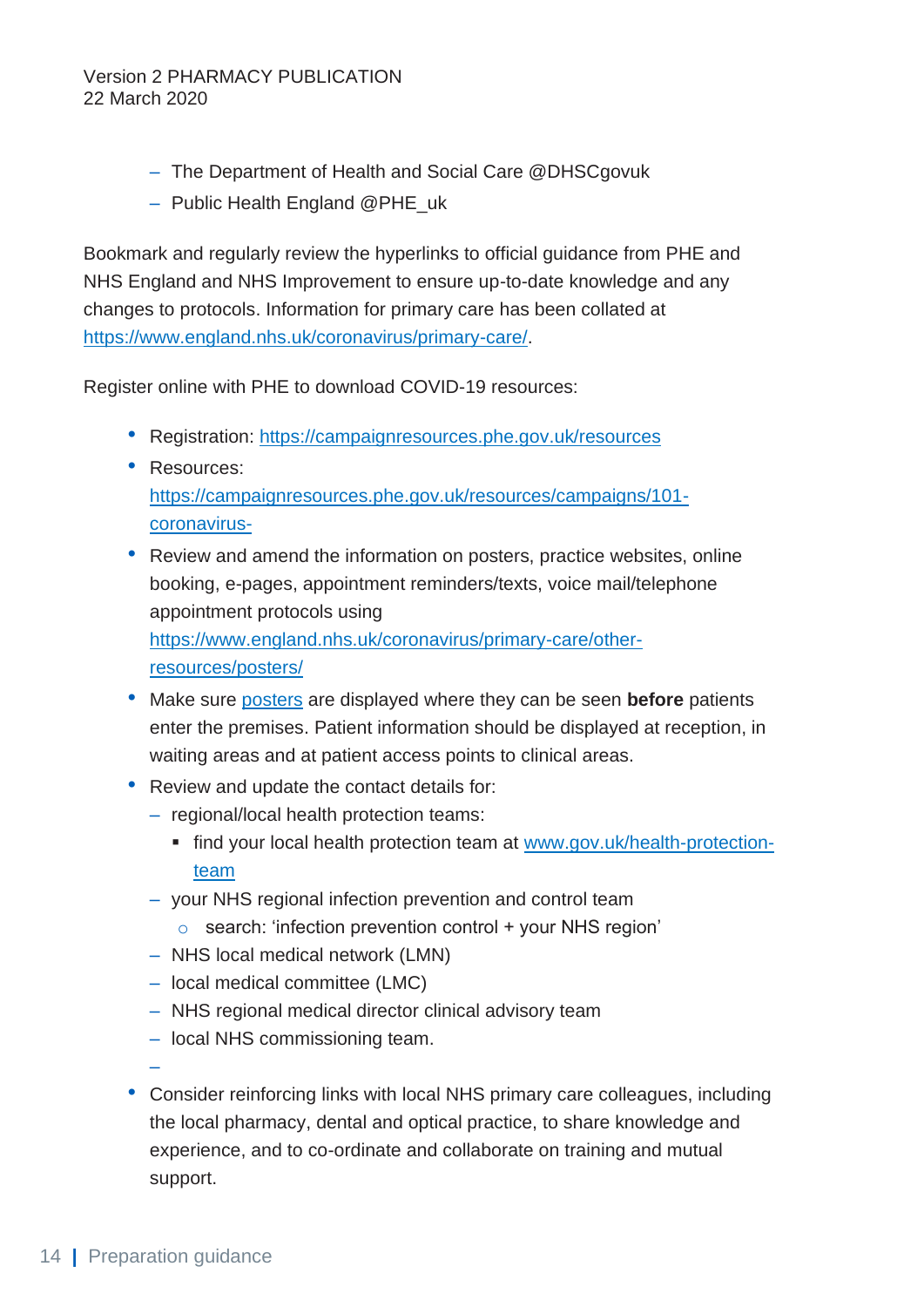## Preparation of your pharmacy

Identify at least one suitable space/room in the pharmacy for patient/patient group isolation. If there is no suitable isolation room, identify an isolated area within the pharmacy that can be cordoned off for the use of the patient/patient group, which maintains a 1-metre space from other patients and staff. De-clutter and removal of non-essential furnishings and items: this will assist if decontamination is required post-patient transfer. If possible, retain a telephone in the room for remote assessment. Place a card/sign in the isolation room/area with pharmacy contact details, e-mail, telephone numbers, pharmacy location and post code, include the name of the lead pharmacist in attendance (this information is to be available to the patient when they contact NHS 111).

- Brief all staff on the potential use of the rooms/areas and actions required if the event that it is necessary to vacate rooms/areas at short notice.
- Prepare appropriate space/room signage to be used if the space/room is occupied.
- Prepare a patient 'support pack' (to be held in reserve) that may include, items such as bottled water, disposable tissues, clinical waste bag.
- Review the isolation space/area and consider the options for carrying out regular checks on the general welfare of the isolated patient/patient group. This may be simply a knock and conversation through the closed door or could be verbal and/or visual contact via remote means, e.g. telephone, Skype/FaceTime, pharmacy intercom, baby monitor.

Waste such as PPE, used tissues and disposable cleaning cloths can be stored securely within disposable rubbish bags. These bags should be placed into another bag, tied securely and kept separate from other waste. This should be put aside for at least 72 hours before being put in your usual external waste bin.

### Pharmacy preparation for incident management

Pharmacies may wish to draw on their existing protocols for dealing with medical emergencies in the pharmacy, the incident management principles are the same:

• Develop and rehearse the practice's COVID-19 triage protocols and isolation procedures: agree practice approach for each stage of the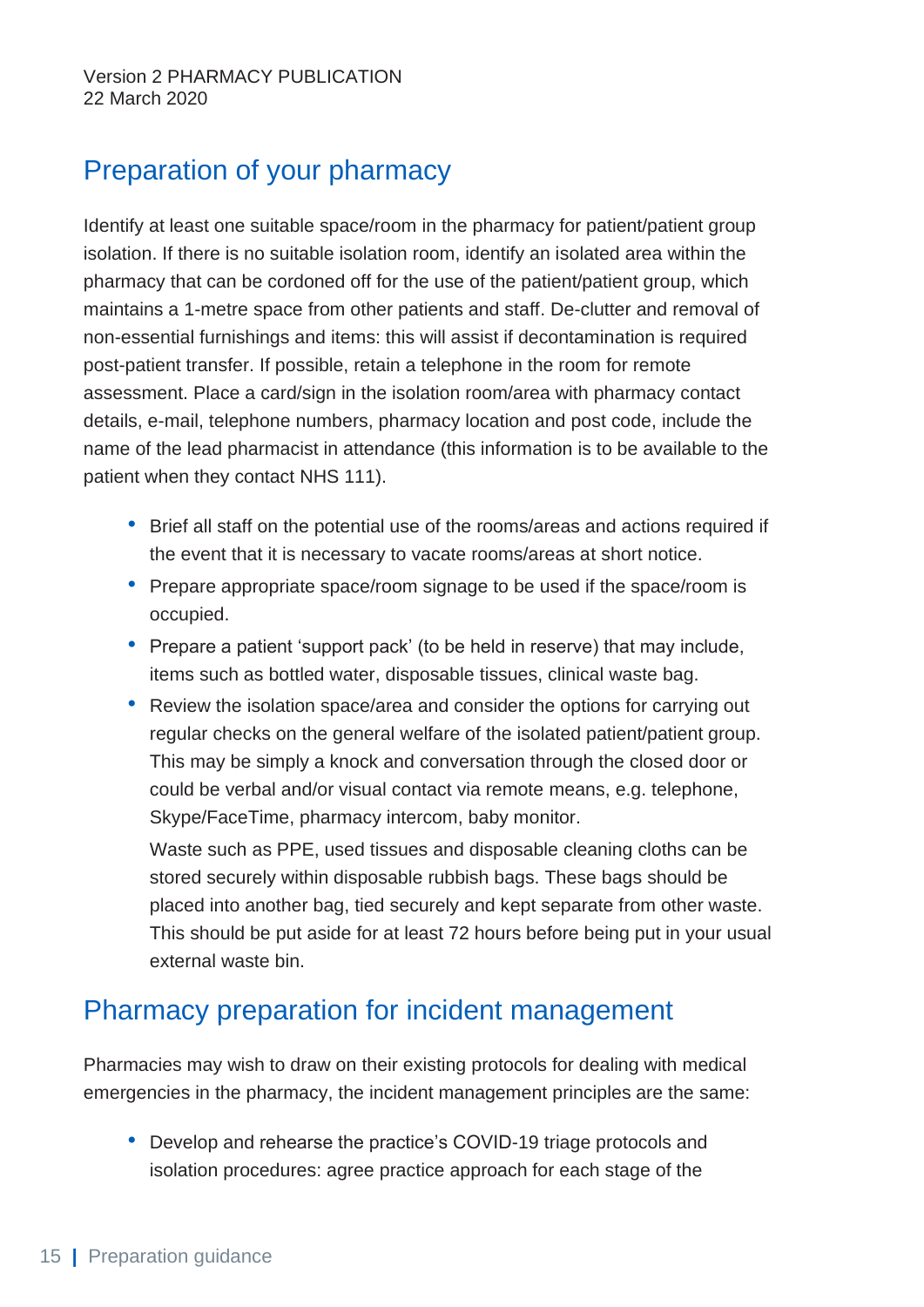potential scenarios confirm role and responsibilities for each member of staff confirm lead for discussions with patients/NHS111 prepare an aidememoire for staff (using guidance in Section 3) rehearse pharmacy response.

- Review the coronavirus infection prevention and control protocols at [https://www.gov.uk/government/publications/wuhan-novel-coronavirus](https://www.gov.uk/government/publications/wuhan-novel-coronavirus-infection-prevention-and-control)[infection-prevention-and-control.](https://www.gov.uk/government/publications/wuhan-novel-coronavirus-infection-prevention-and-control)
- Anticipate impacts on pharmacy schedule. Pharmacies are advised to consider reviewing the likelihood of disruption to services and prioritise the most urgent pharmaceutical service work required on the day. Review the pharmacy's business continuity plan. PSNC have provided examples of a comprehensive business [continuity plan and checklist.](https://psnc.org.uk/contract-it/essential-service-clinical-governance/emergency-planning/) Coronavirus specific business continuity guidance is also available on the [NPA website.](https://www.npa.co.uk/)